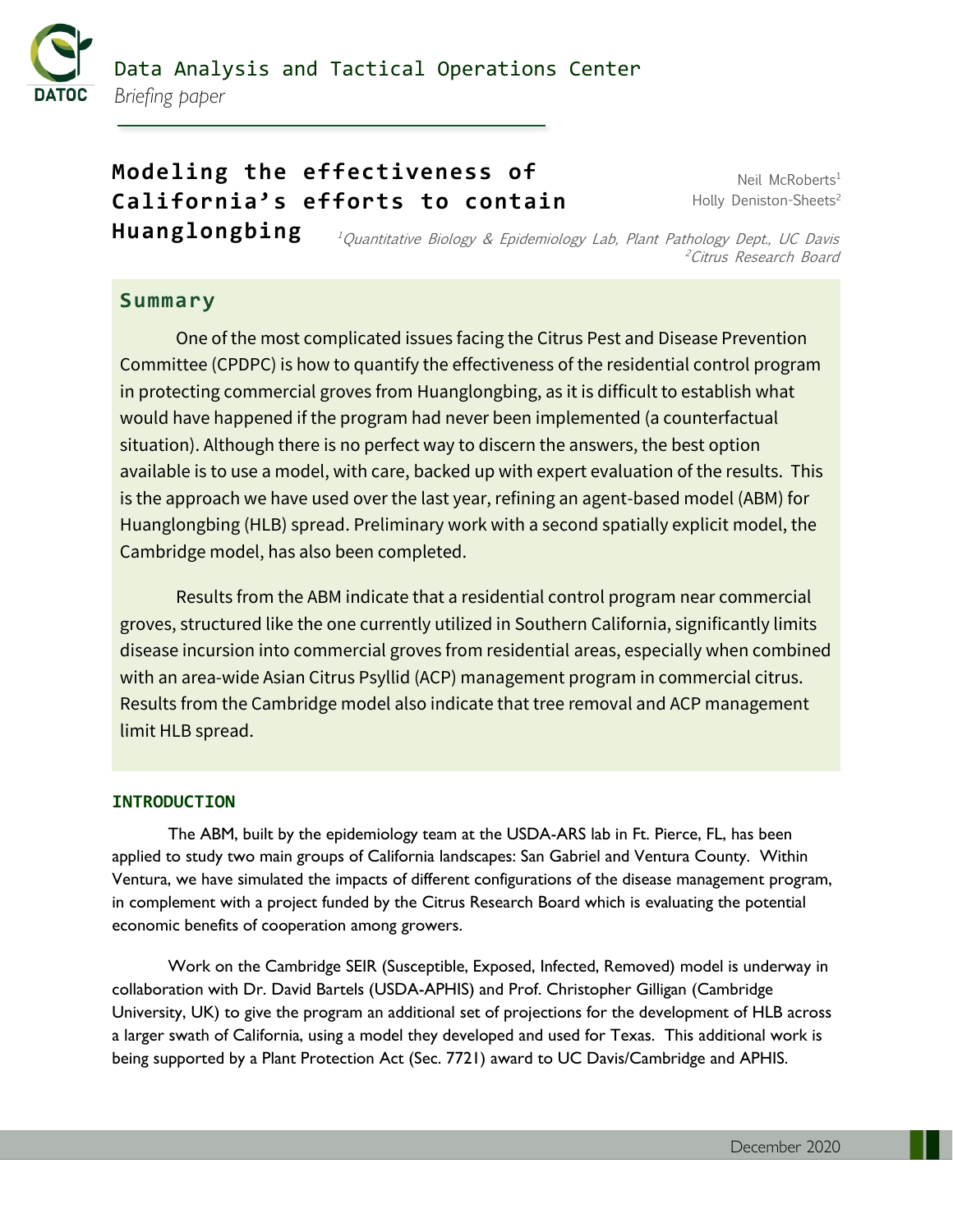## **Background**

### *Agent-based model*

Previous simulations with the agent-based model indicated that residential control programs consisting of HLB+ tree removal combined with insecticide applications limited disease spread in the city of San Gabriel. However, that work left unanswered questions about how limiting residential infections would ultimately affect commercial citrus production. To address this, we used the ABM to simulate the spread of HLB from residential infections into commercial groves in three areas of Ventura County: Las Posas, Ojai, and the Santa Clara Valley (Figure 1). Scenarios simulated a 20-year timeframe.

Three scenarios were completed with the ABM. Two used HLB/ACP control programs designed to mimic strategies currently utilized by CDFA and California growers as closely as possible within the inherent limitations of the model; one of these applied control in residential areas only, and the other in both residential and commercial areas. The third scenario implemented no control program. Each scenario was replicated 100 times, with the residential HLB introduction location randomized for each replication.



*Figure 1. The three study areas in Ventura county used in the agent-based model. Orange polygons indicate the location of conventional citrus groves, green indicates organic groves, and purple are residential locations.*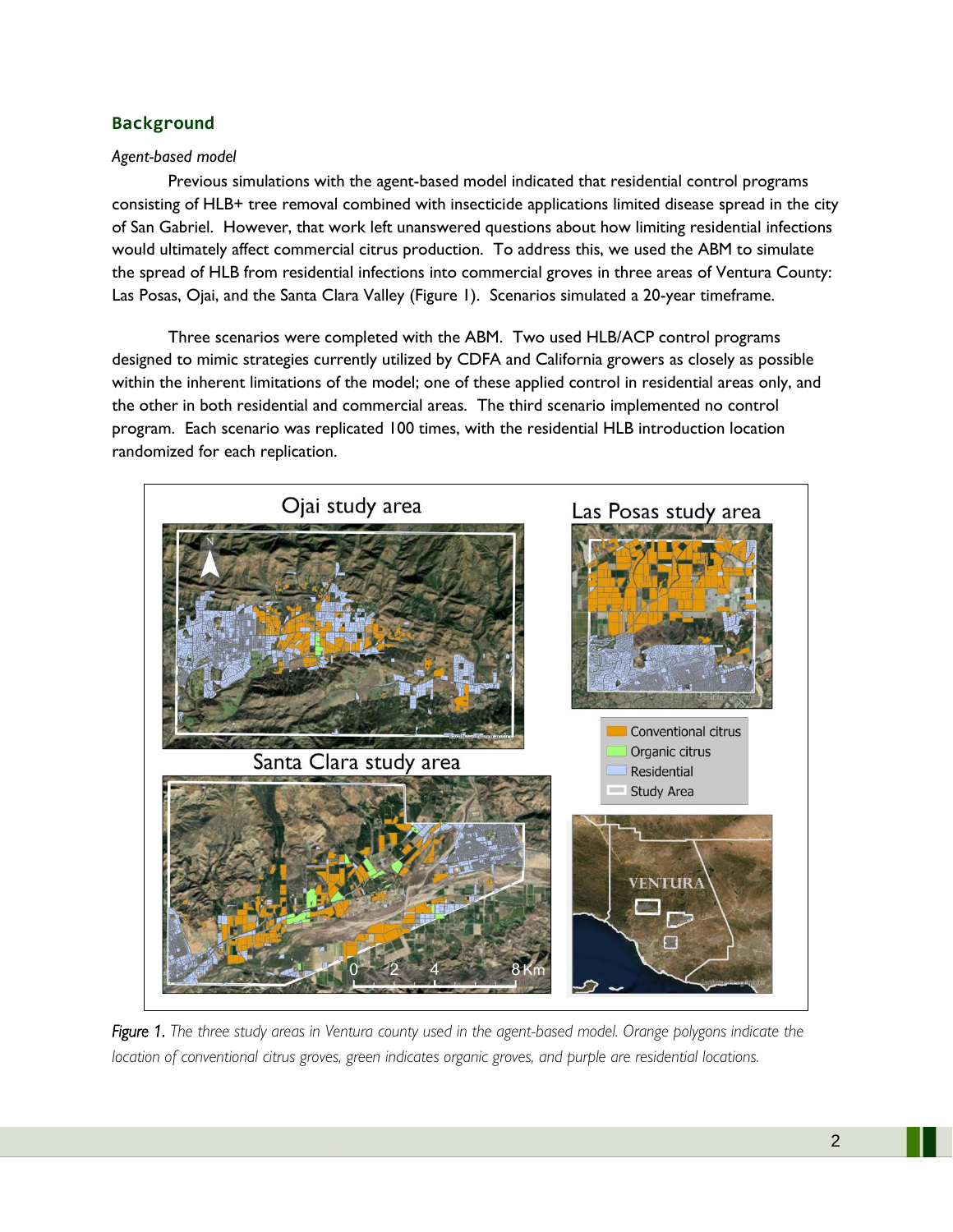#### *Residential*

Under the "Residential" control program, a risk-based survey is implemented four times per year, surveying 25% of residential properties, with a 50% sampling density per property. Huanglongbing confirmations occur two weeks after the survey. Within seven days of confirmation, an insecticide spray with 90% efficacy is applied in a 50 m radius around any detected HLB+ trees, and a 250 m survey around the detection is implemented. Any subsequent HLB+ trees detected are removed, but no additional insecticide applications are made, regardless of additional detections.

#### *Residential & Commercial*

Scenarios implementing both residential and commercial control utilized the same control strategies detailed above, with the addition of commercial insecticide sprays. These sprays mimicked the current area-wide strategy in Ventura, with an insecticide applied once each during Jan-Feb, Jul-Aug, and Sep-Oct. All groves were treated within 21 days. The insecticide was assigned a 50% efficacy level as a compromise between high efficacy achieved by some growers and the low level of control obtained in other cases.

#### *Cambridge model*

The Cambridge model simulated HLB spread in Southern California (Figure 2) over 6 years, from 2015 - 2021. Two scenarios are presented here: HLB+ tree removal with ACP management, or no control. A 400 m treatment radius around HLB+ trees was assumed in these simulations. Treatments are assumed to reduce HLB transmissibility by 80%.



*Figure 2. The Southern California study area used in the* 

#### **Results**

#### *Agent-based model*

The percent of commercial trees infected with HLB over time is shown in Figure 3, and in residential trees in Figure 4. There are contrasting results for commercial production in Ojai compared with the other two areas studied with the ABM; in the scenario where only residential controls are implemented, HLB is predicted to reach more than 50% of trees in Ojai after 20 years. In Las Posas and the Santa Clara valley, HLB incidence in commercial citrus is predicted to be approximately 2% and 3%, respectively, after 20 years (Table 1). Although these simulations assume initial infections were always in residential areas, the results reveal that the effect of landscape and the spatial mixing of residential and commercial citrus may have a stronger impact on the rate of disease spread than was previously appreciated. Disease spread is predicted to be comparatively rapid in Ojai because of the extent to which commercial and residential citrus are intermingled (Figure 1). Note, however, that even in Ojai, effective vector control in commercial citrus is predicted to keep disease incidence to <2% of trees after 20 years.

*Cambridge model.*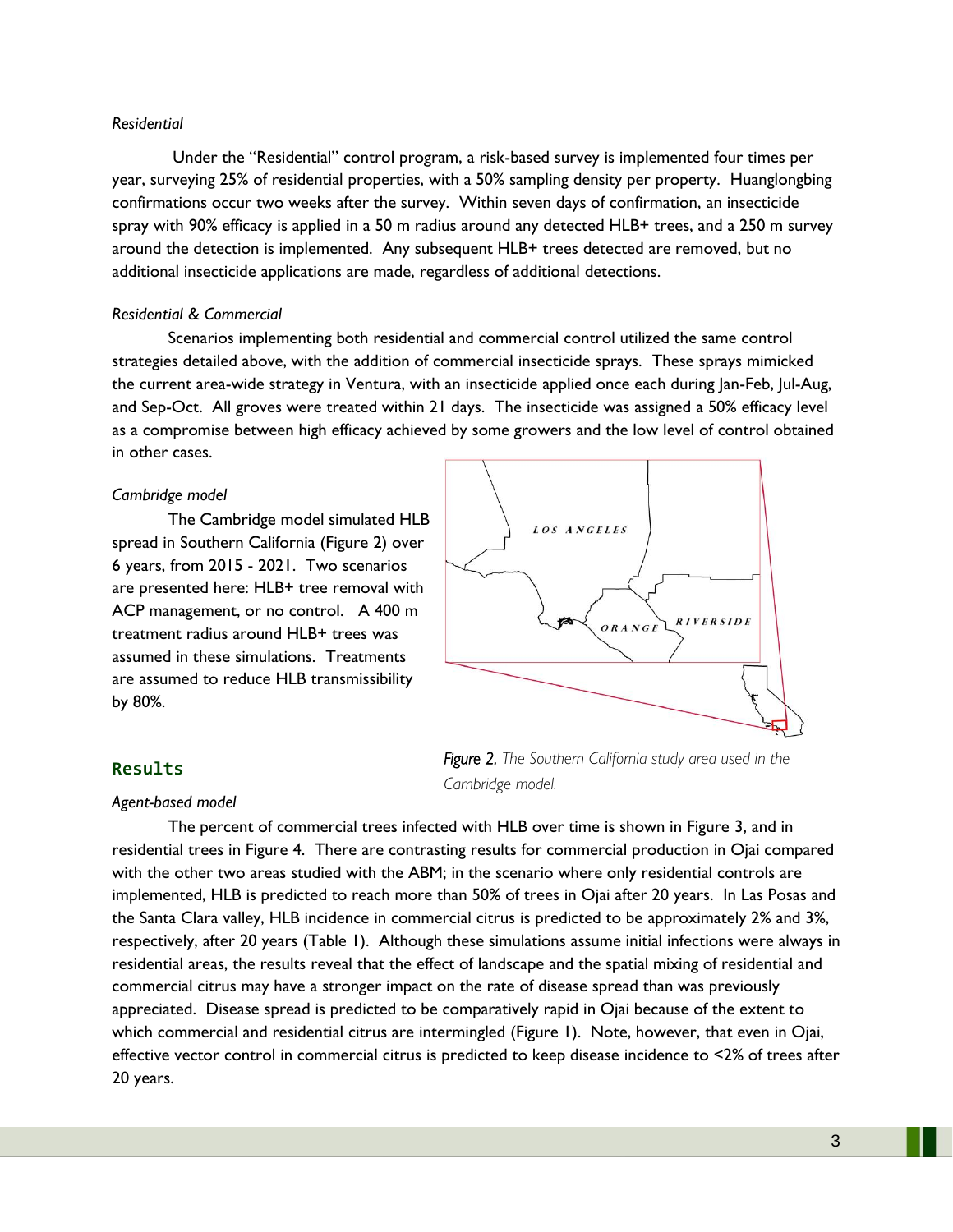

*Figure 3. The percent of diseased trees in commercial groves in three study areas of Ventura county over 20 years under three different huanglongbing/ Asian citrus psyllid control programs.* 



*Figure 4 The percent of diseased trees in residential areas in three study areas of Ventura county over 20 years under three different huanglongbing/ Asian citrus psyllid control programs.*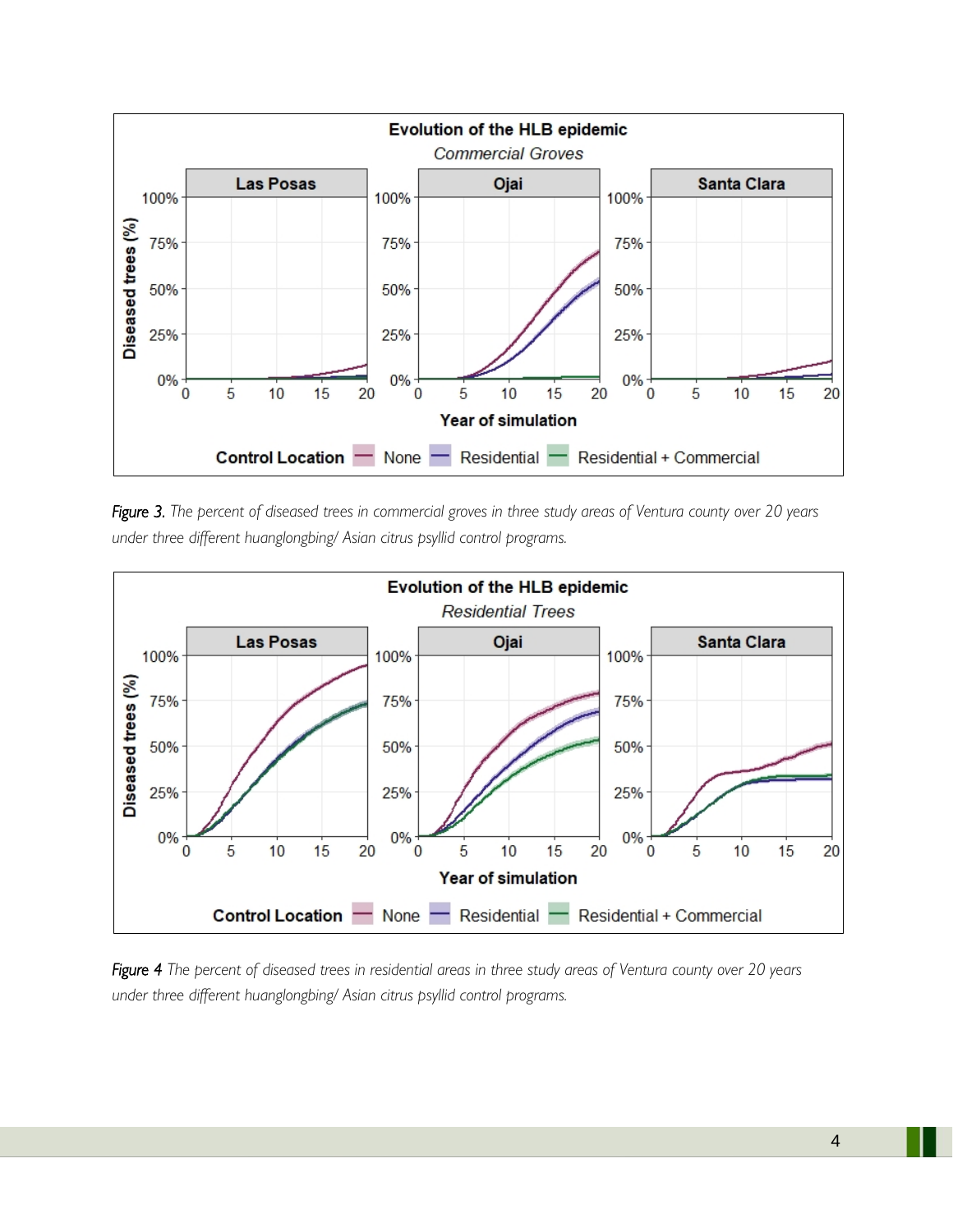| Las Posas Diseased Trees (%) |                                 |                    |                             |                                                         |                    |                             |
|------------------------------|---------------------------------|--------------------|-----------------------------|---------------------------------------------------------|--------------------|-----------------------------|
|                              | Commercial -------------------- |                    |                             | - Residential -----------------<br>-------------------- |                    |                             |
| Year                         | <b>No Control</b>               | <b>Residential</b> | Residential +<br>Commercial | <b>No Control</b>                                       | <b>Residential</b> | Residential +<br>Commercial |
| 5                            | 0.09                            | 0.04               | 0.02                        | 28.25                                                   | 15.01              | 15.70                       |
| 10                           | 0.63                            | 0.29               | 0.17                        | 62.90                                                   | 42.77              | 41.38                       |
| 15                           | 2.80                            | 0.86               | 0.37                        | 82.77                                                   | 61.65              | 61.65                       |
| 20                           | 7.85                            | 1.87               | 0.70                        | 94.34                                                   | 73.24              | 72.98                       |

*Table 1. Huanglongbing progress over five-year intervals from the simulated epidemics in Ventura County.*

| Ojai Diseased Trees (%)                               |                   |                    |                                                            |                   |                    |                                    |
|-------------------------------------------------------|-------------------|--------------------|------------------------------------------------------------|-------------------|--------------------|------------------------------------|
| Commercial ---------------------<br>----------------- |                   |                    | <b>Residential ------------------</b><br>----------------- |                   |                    |                                    |
| Year                                                  | <b>No Control</b> | <b>Residential</b> | <b>Residential +</b><br>Commercial                         | <b>No Control</b> | <b>Residential</b> | Residential +<br><b>Commercial</b> |
| 5                                                     | 1.07              | 0.56               | 0.04                                                       | 26.06             | 14.40              | 10.42                              |
| 10                                                    | 17.35             | 10.20              | 0.31                                                       | 56.41             | 39.48              | 32.18                              |
| 15                                                    | 47.32             | 33.47              | 0.90                                                       | 71.37             | 58.38              | 45.95                              |
| 20                                                    | 69.83             | 53.77              | 1.48                                                       | 78.96             | 68.80              | 53.22                              |

# **Santa Clara Diseased Trees (%)**

|      | - Commercial ---------------------<br>-------------- |                    |                                    | -- Residential --------------<br>-------------------- |                    |                                    |
|------|------------------------------------------------------|--------------------|------------------------------------|-------------------------------------------------------|--------------------|------------------------------------|
| Year | No Control                                           | <b>Residential</b> | Residential +<br><b>Commercial</b> | No<br>Control                                         | <b>Residential</b> | Residential +<br><b>Commercial</b> |
| 5    | 0.07                                                 | 0.04               | 0.01                               | 23.45%                                                | 11.51              | 11.85                              |
| 10   | 1.15                                                 | 0.27               | 0.06                               | 35.77                                                 | 28.26              | 28.52                              |
| 15   | 4.87                                                 | 1.1                | 0.10                               | 42.94                                                 | 31.15              | 33.21                              |
| 20   | 10.0                                                 | 2.7                | 0.16                               | 50.97                                                 | 31.70              | 33.54                              |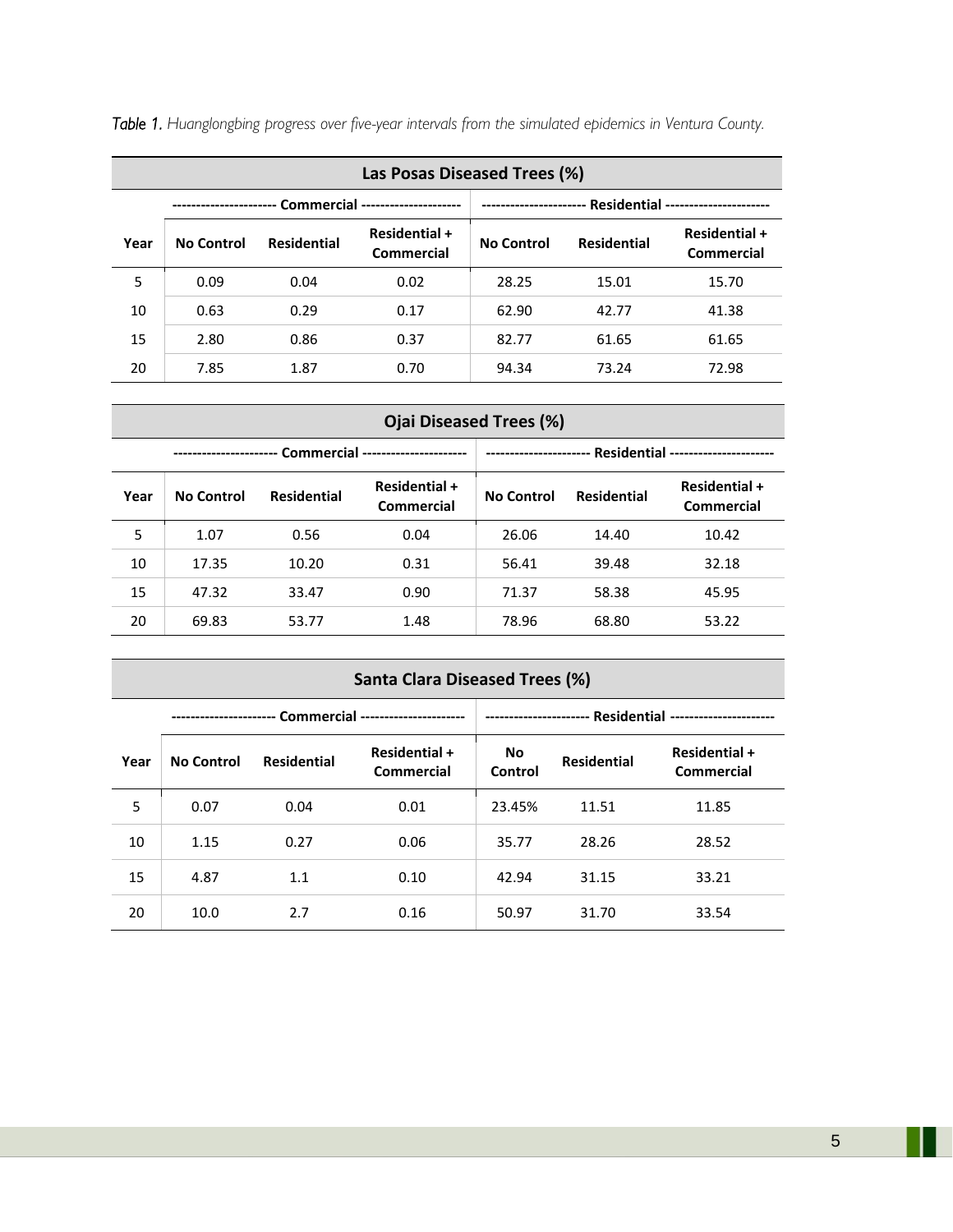### *Cambridge model*

Figure 5, below, shows the probability of infection on a logarithmic scale (blue =  $0.001$ , red = approaching 1) in different stages of HLB progress for the LA basin and Riverside.